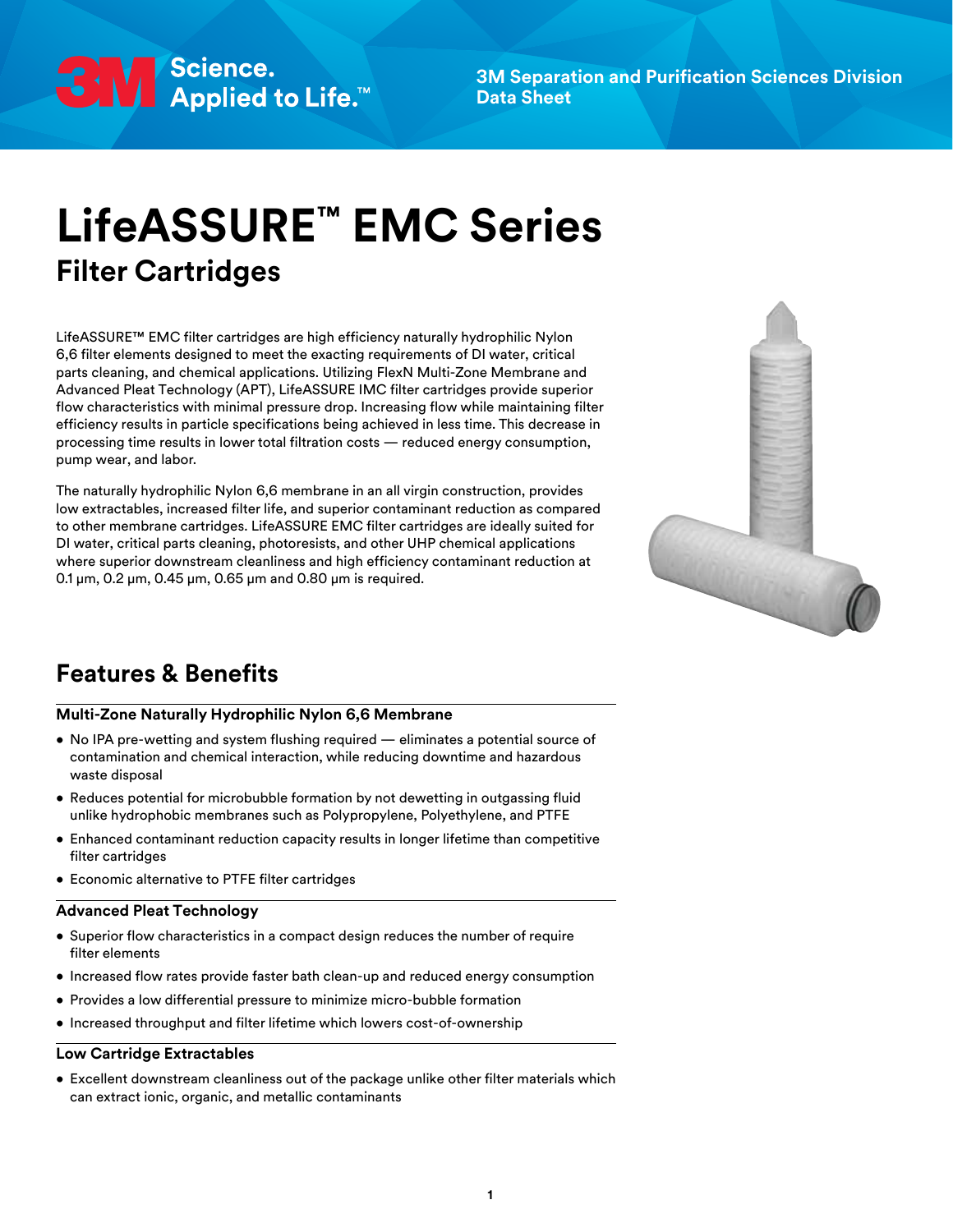# **FlexN Multi-Zone Membrane Technology**

LifeASSURE EMC filter cartridges incorporate 3M Purification's FlexN Multi-Zone membrane technology to maximize contaminant holding capacity while maintaining particle reduction efficiency. FlexN membrane creates a multi-zone membrane that consists of a higher porosity (more open) zone on the up stream section and a lower porosity (tighter) section on the down stream side. The higher porosity zone on the up stream side provides effective pre-filtration of large particles resulting in higher contaminant reduction capacity and increased filter life time. The lower porosity zone on the down stream section provides a sharp retention cut-off at the rated pore size. As shown in SEM micrograph (Figure 1) the multi-zone structure enhances the surface area, lowers pressure drop, and in creases contaminant holding capacity and filter lifetime thereby eliminating the need for more costly filters constructed with a double layer of membrane.

Normally a small amount of gel particles can be found in DI water and chemicals. Their reduction from these fluids is highly dependent on differential pressure across the filtration system. Since these gels are deformable, they can extrude through a filter at high differential pressures. At low differential pressures, the forces that would deform gels are correspondingly lower and the gels are retained by the membrane media. 3M Purification has been able to maximize filtration surface area, which assures a low differential pressure, making it ideal for gel reduction. The increase infiltration surface area is achieved by using the Advanced Pleat Technology.

The service life of a pleated filter cartridge is often dictated by the accessible surface area. Conventional pleated filters may offer a large gross surface area, but when the media is packed into the cartridge, only part of the surface area is used resulting in both flow restrictions and limited contaminant holding capacity. The "blind" or unused area commonly occurs

#### **Figure 1. SEM Showing the Multi-Zone Structure**



**Figure 2. Conventional Pleating**





near the inside diameter (Figure 2) where the pleats are most tightly compressed. The LifeASSURE™ EMC filter cartridge is manufactured using a staggered and stepped configuration (Figure 3) which reduces the open space be tween the outside pleats. This novel technology maximizes capacity by increasing the open area which allows for greater particle loading at the inside diameter, while the shorter stepped pleats take advantage of existing open space closer to the outside diameter of the cartridge. The result is a fully used surface area that provides superior filter life.

## **Enhanced Filter Lifetime**

The data in Chart 1 illustrates the through put advantage of the LifeASSURE EMC filter — indicative of both enhanced service life and greater contaminant holding capacity. When compared to competitive products, the available grades of LifeASSURE EMC allow the users to select equivalent effluent quality with vastly superior life, or, improve the effluent quality with reduced, yet competitively superior, service life. Either way the result is the same — LifeASSURE EMC filters allow significantly more through put than competitive filters and provide as much as twice the service life.

#### **Chart 1. Comparative Throughput**



# **Benefits of Higher Per-Cartridge Flow Rates**

The novel construction of the LifeASSURE EMC results in a higher per cartridge flow rate at the same pressure drop as compared to competitive filters.

#### **Table 1: Comparative Flow Rates (10" 0.2mm Filter Cartridge)**

| <b>Filter</b>                                 | LifeASSURE™<br><b>EMC</b>            | <b>Competitor</b>                    | <b>Competitor</b>                    |
|-----------------------------------------------|--------------------------------------|--------------------------------------|--------------------------------------|
| Pressure Drop<br>(25°C Water @<br>$1$ gpm $)$ | $0.29$ psid<br>$(0.020 \text{ bar})$ | $0.32$ psid<br>$(0.022 \text{ bar})$ | $0.40$ psid<br>$(0.028 \text{ bar})$ |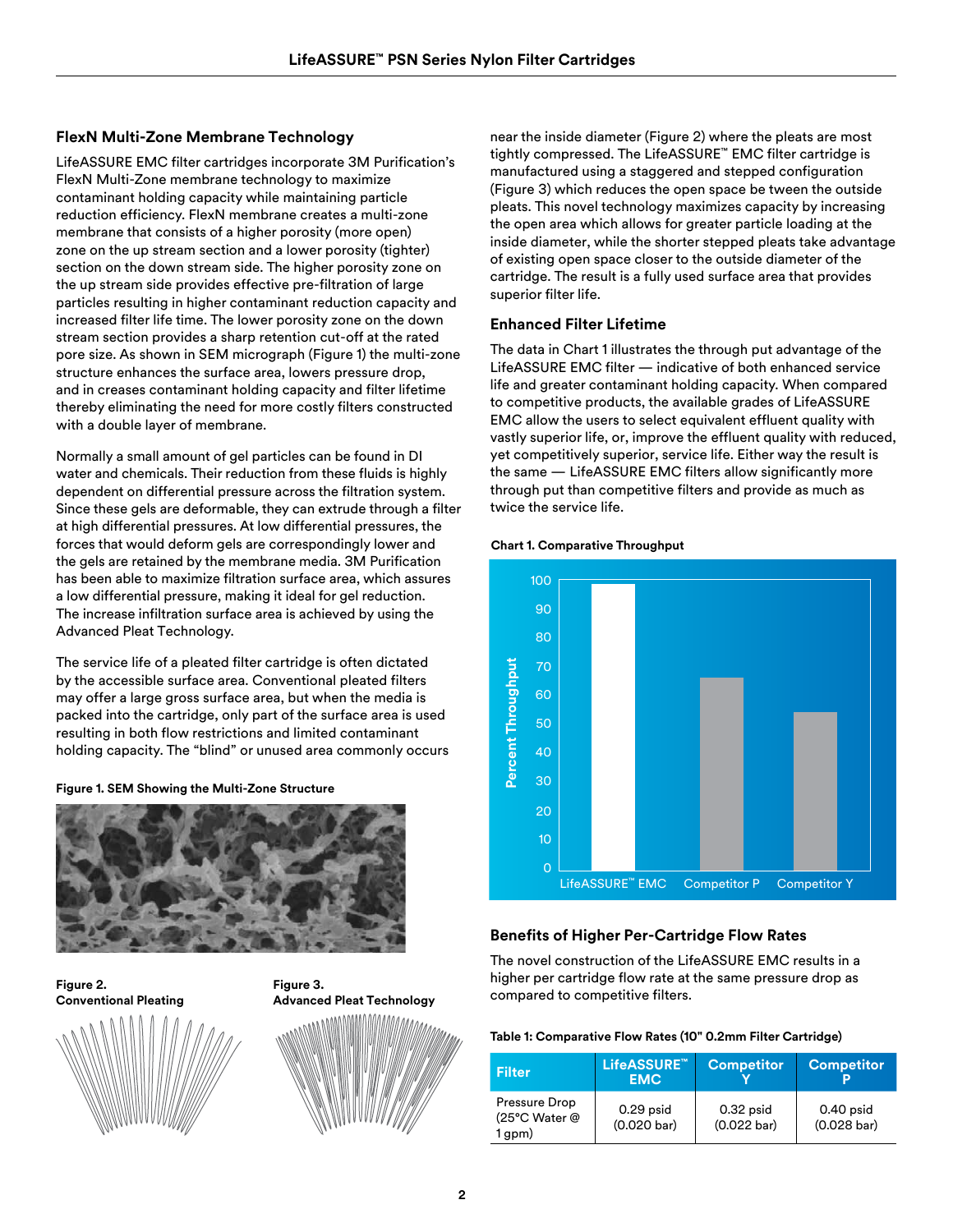#### **This can reduce filtration costs two ways:**

**Less Frequent Filter Change-outs** — For existing applications at a given flow rate, filter cartridges with more surface area per cartridge have a lower flux (flow per unit surface area) than filters cartridges with less surface area. Since filter life time is inversely proportional to flux (lower flux = longer filter life) in most applications. LifeASSURE EMC filter cartridges provide longer life and require fewer filter cartridge change-outs.

**Reduced Filter Housing Costs** — A filter cartridge that can de liver a higher flow rate at the same pressure drop when compared to competitive products will reduce filtration costs because fewer filters are required for the system. This in turn, allows for the use of smaller and less costly filter housings which reduces initial capital investment, filter change-out time, and

**Chart 2. 10" Cartridge Typical Water Flow Rates**



total cost-of-owner ship for the life of the process. Chart 2 provides the typical flow rate vs. pressure drop data for the five grades of LifeASSURE™ EMC (0.1μm, 0.2μm, 0.45μm, 0.65μm, 0.80μm) available.

## **LifeASSURE™ EMC Cartridge Construction**

LifeASSURE EMC filter cartridges are constructed of high efficiency, naturally hydrophilic, single layer Nylon 6,6 membrane. The cage, core, end caps, and membrane supports are made of polypropylene. No adhesives, binders, or surfactants are used in the manufacturing process. Cartridges are manufactured and bagged in a clean environment under an ISO certified quality system using advanced thermosplastic welding techniques to ensure filter integrity out of the package.



| Differential Pessure (psid)<br>ξ<br><b>MCOHS</b><br>$\overline{2}$<br>COGS<br>1.5<br>EMCO80<br>0.5<br>$\overline{0}$<br>$\overline{2}$<br>10<br>$\overline{\mathcal{A}}$<br>6<br>8<br>$\Omega$<br>Flow Rate (gpm) @ 77°F (25°C)<br>$\overline{O}$<br>10<br>35<br>5<br>15<br>20<br>25<br>30<br>Flow Rate (lpm) @ 77°F (25°C) | Differential Pessure (bar)<br>Multi-Zone<br>Media<br>0.15<br>Inner Core &<br>Outer Cage<br>.05<br>Support<br>Layers |  |  |
|-----------------------------------------------------------------------------------------------------------------------------------------------------------------------------------------------------------------------------------------------------------------------------------------------------------------------------|---------------------------------------------------------------------------------------------------------------------|--|--|
| <b>Cartridge Component</b>                                                                                                                                                                                                                                                                                                  |                                                                                                                     |  |  |
| Membrane                                                                                                                                                                                                                                                                                                                    | FlexN Multi-Zone Naturally Hydrophilic Nylon 6,6                                                                    |  |  |
| Cage, Core, End-Caps, and Media Support Layers                                                                                                                                                                                                                                                                              | Virgin Polypropylene                                                                                                |  |  |
| <b>Cartridge Dimensions</b>                                                                                                                                                                                                                                                                                                 |                                                                                                                     |  |  |
| <b>Filtration Surface Area</b>                                                                                                                                                                                                                                                                                              | 11.0 ft. <sup>2</sup> (1m <sup>2</sup> )                                                                            |  |  |
| <b>Nominal Outside Diameter</b>                                                                                                                                                                                                                                                                                             | 2-3/4 in. (7cm) nominal                                                                                             |  |  |
| <b>Nominal Length</b>                                                                                                                                                                                                                                                                                                       | 5 in. (12.7cm), 10 in. (25.4cm), 20 in. (50.8cm), 30 in. (76.2cm) and 40 in. (101.6cm)                              |  |  |
|                                                                                                                                                                                                                                                                                                                             |                                                                                                                     |  |  |
| <b>Operating Parameters</b>                                                                                                                                                                                                                                                                                                 |                                                                                                                     |  |  |
| <b>Maximum Operation Temperature</b>                                                                                                                                                                                                                                                                                        | 176°F (80°C) for 30 minutes                                                                                         |  |  |
| <b>Maximum Differential Pressure</b>                                                                                                                                                                                                                                                                                        | Forward: 80 psid @ 77°F (5.5 bar @ 25°C)<br>35 psid @ 176°F (2.4 bar @ 80°C)                                        |  |  |
| <b>Reduction Ratings</b>                                                                                                                                                                                                                                                                                                    | 0.1, 0.2, 0.45, 0.65, 0.80 Microns                                                                                  |  |  |
| <b>Filter Cartridge Rinse</b>                                                                                                                                                                                                                                                                                               | 18 Megohm-cm DI water                                                                                               |  |  |
| <b>Filter Cartridge Integrity</b>                                                                                                                                                                                                                                                                                           | 100% Tested                                                                                                         |  |  |